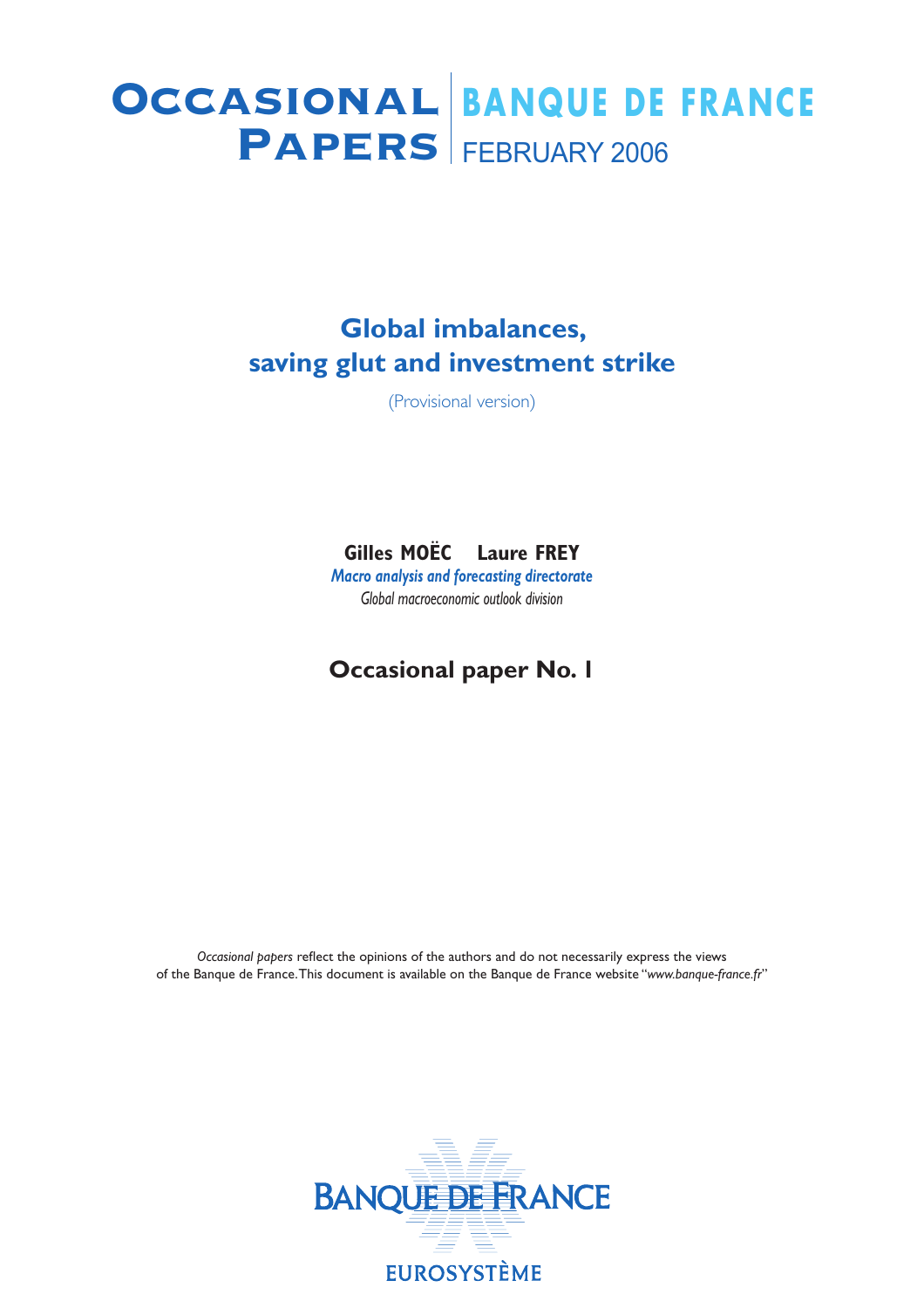## **Global imbalances, saving glut and investment strike**

*Gilles MOËC Laure FREY Macro analysis and forecasting directorate Global macroeconomic outlook division*

*The present state of the global economy is characterised by persistent and increasingly polarised current account imbalances,*  in a context of historically low long-term interest rates, which stand below the equilibrium levels proxied by potential growth and trend inflation. A comprehensive analysis by Ben Bernanke' attributes those two phenomena to one common cause: a global *saving glut outside the United States.* 

*The approach below is more pessimistic than the global saving glut theory as far as the diagnosis is concerned, as the most striking feature of the present state of the global economy is not so much a saving glut as an investment strike, in spite of low long-term interest rates.* 

This also affects the US economy where corporate investment remains subdued relative to profits, adding to the gradual loss in its *tradable productive capacity, possibly to the benefit of large foreign direct investment outflows. So far, such a model could be seen as sustainable. Indeed, in spite of an increasingly large deterioration in the US net international investment position, the balance of income has remained positive owing to a favourable yield spread between assets and liabilities. However, the tipping point, beyond which net investment income turns negative and therefore becomes a levy on domestic resources, seems to be near.*

*This may lead to serious foreign debt sustainability issues and reinforces the "steep exchange rate adjustment" exit scenario with all its potentially harmful side effects. Recently, some optimistic assessments of exchange-rate-led adjustment have focused on valuation effects, through which a large amount of the US net foreign debt could be wiped out by a US dollar depreciation. We suggest that such an exchange rate shock would be likely to trigger an increase in US interest rates, which makes an exchange rate shock not as painless as it seems for the US economy. Besides, such a shock could be potentially more harmful than previous episodes of sharp US dollar adjustment from the perspective of the global economy, as the ratio of foreign-owned assets in the United States to the world GDP has tripled since the mid-1980s.*

*However, as far as the other exit strategies are concerned, the approach below is more optimistic: since economic policies had a*  significant influence on the run-up to the current situation of low interest rates/global imbalances, reorienting economic policies *may successfully address the issues at stake, leading to a gradual policy-driven resolution process which could be less disruptive than a market-led adjustment.*

*The note is organised as follows: section 1 provides a brief summary of the mechanisms and implications of the "saving glut hypothesis"; section 2 discusses the accuracy of the saving glut hypothesis by looking at savings and investment behaviour in various economic regions; section 3 focuses on the saving/investment balance in the corporate sector, particularly in the United States,*  and the shift to the rent economy hypothesis and finally section 4 outlines various possible adjustment mechanisms of the global *imbalances/low interest rates combination.* 

*<sup>1</sup> "The Global Saving Glut and the US Current Account Deficit"; remarks by Governor Ben S. Bernanke at the Sandridge Lecture, Viginia Association of Economics, Richmond, 10 March 2005.*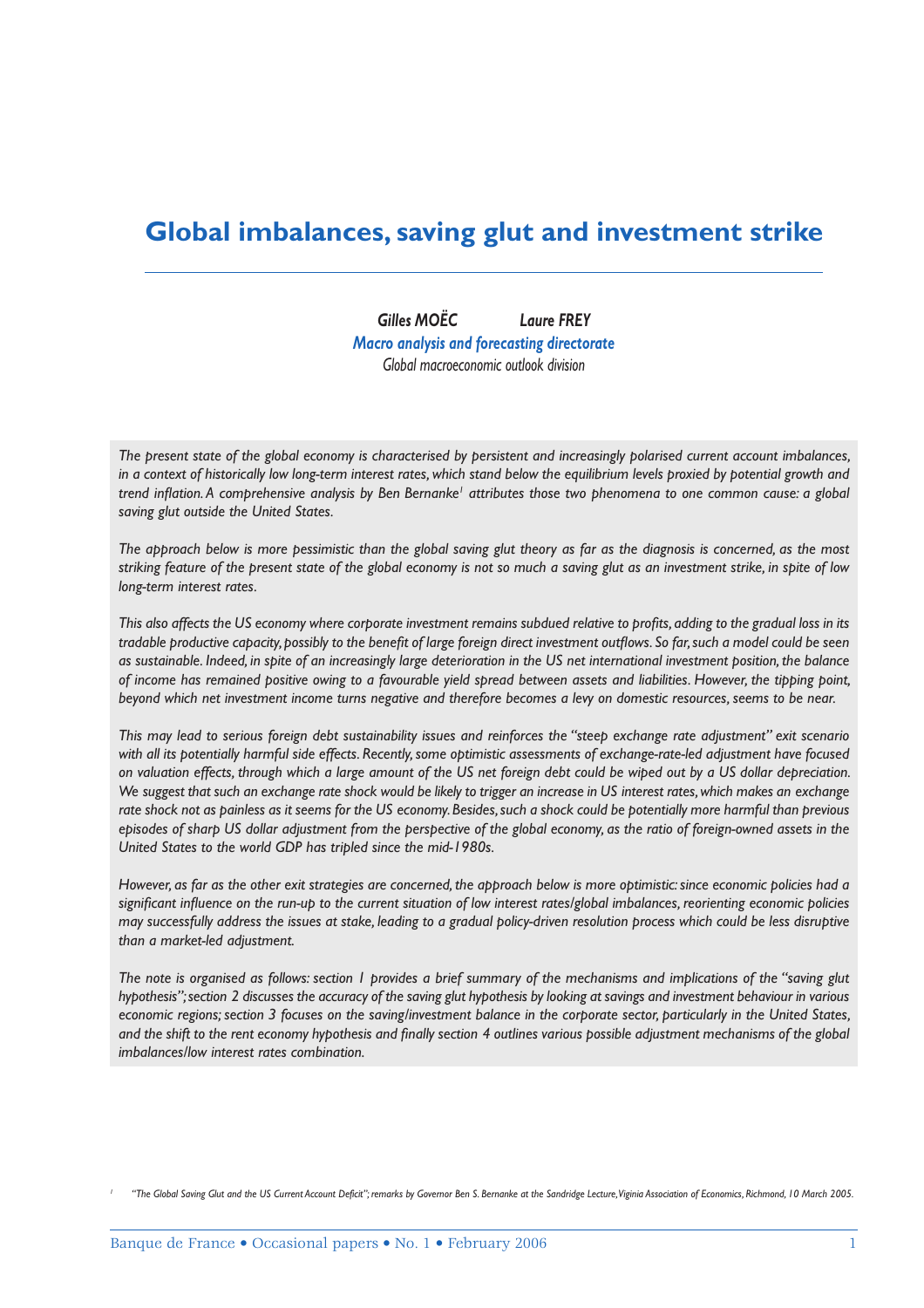## **1| The global saving glut hypothesis: a comprehensive and attractive explanation, though supplying little policy options in the short run**

The low level of long-term interest rates in the global economy – which may be labelled as "abnormal" with respect to crude measures of equilibrium interest rates using trend inflation and potential GDP estimates – is often referred to as a "conundrum". Among the classical explanations for this situation one may find: 1) greater central banks' credibility, allowing for better anchored inflation expectations; 2) lower macroeconomic volatility; 3) availability of a wider range of financial products supplying protection against risks.

If these explanations clearly help to account for the decreasing trend in long-term interest rates observed for the last 15 years, they usually fail to explain some other surprising features of the current state of the world economy, including 1) lasting and increasingly polarised current account imbalances, 2) housing prices rising faster than interest rate adjusted affordability measures in a fair number of countries, 3) declining yields spreads on sovereign debt in the emerging countries.

In contrast, the global saving glut hypothesis (GSG) provides a common explanation for all these surprising features. It could be summarised as follows: outside the United States, lending capacities have increased, due to 1) lower investment opportunities in the mature economies and 2) higher desired level of national savings in the developing and emerging economies, the latter phenomenon being attributed to a precautionary

attitude in the wake of the financial crises of the 1980s/1990s in Latin America and Asia. According to the global saving glut theory, the first factor has played only a minor role, as the bulk of the increase in foreign saving directed towards the United States has come from the developing and emerging world.

In the late 1990s, the higher non-US lending capacities met higher demand for funds from the US corporate sector at a time when a shift in the productivity pace in the US warranted higher return on investment on this market. This led to a steep rise in equity prices which in turn fed a significant wealth effect for US households. This may explain part of the decrease in the US households saving rate and deterioration in the US current account. After 2000, the role of "global spender in last resort" shifted from the US business sector to the US general government. Accordingly, the impact of the "global saving glut" on financial markets shifted from the equity to the fixed-income markets, triggering a decrease in long-term interest rates which also impacted the household saving rates through an increase in housing prices. The mechanisms are summarised in the table below.

A "side-effect" of this "saving glut" mechanism is the decrease in the level of financial risk in the emerging world*,* as shown by the fall in yields spreads on sovereign debt: many countries previously prone to financial crises have built up significant "war chests" by increasing their official reserves in the context of an export-led growth strategy preventing any exchange-rate appreciation.

Yet, the global saving glut analysis does not describe a "brave new world" in which this new organisation of capital flows can be considered as an optimal international allocation of savings, "à la" Folkerts-Landau Dooley Garber.<sup>2</sup> It takes into

| <b>Outside the United States</b> | In the United States                                                       |                                              |                                                               |                                                                      |  |
|----------------------------------|----------------------------------------------------------------------------|----------------------------------------------|---------------------------------------------------------------|----------------------------------------------------------------------|--|
| Higher net lending               | Higher borrowing from<br>US corporate sector<br>Rising profit expectations | Higher equity prices<br>(second half of 90s) | Positive financial<br>wealth effect                           | Lower household saving<br>rate and higher current<br>account deficit |  |
|                                  | Higher borrowing from<br>the US government<br>sector                       | Higher bond prices<br>(first half of 2000s)  | Wealth effect through<br>higher house prices +<br><b>MEWs</b> |                                                                      |  |

#### **The global saving glut mechanisms**

 *See "Living with Bretton Woods II", M. Dooley, D. Folkerts-Landau, P. Garber, Deutsche Bank Global Markets Research, 20 September 2005.*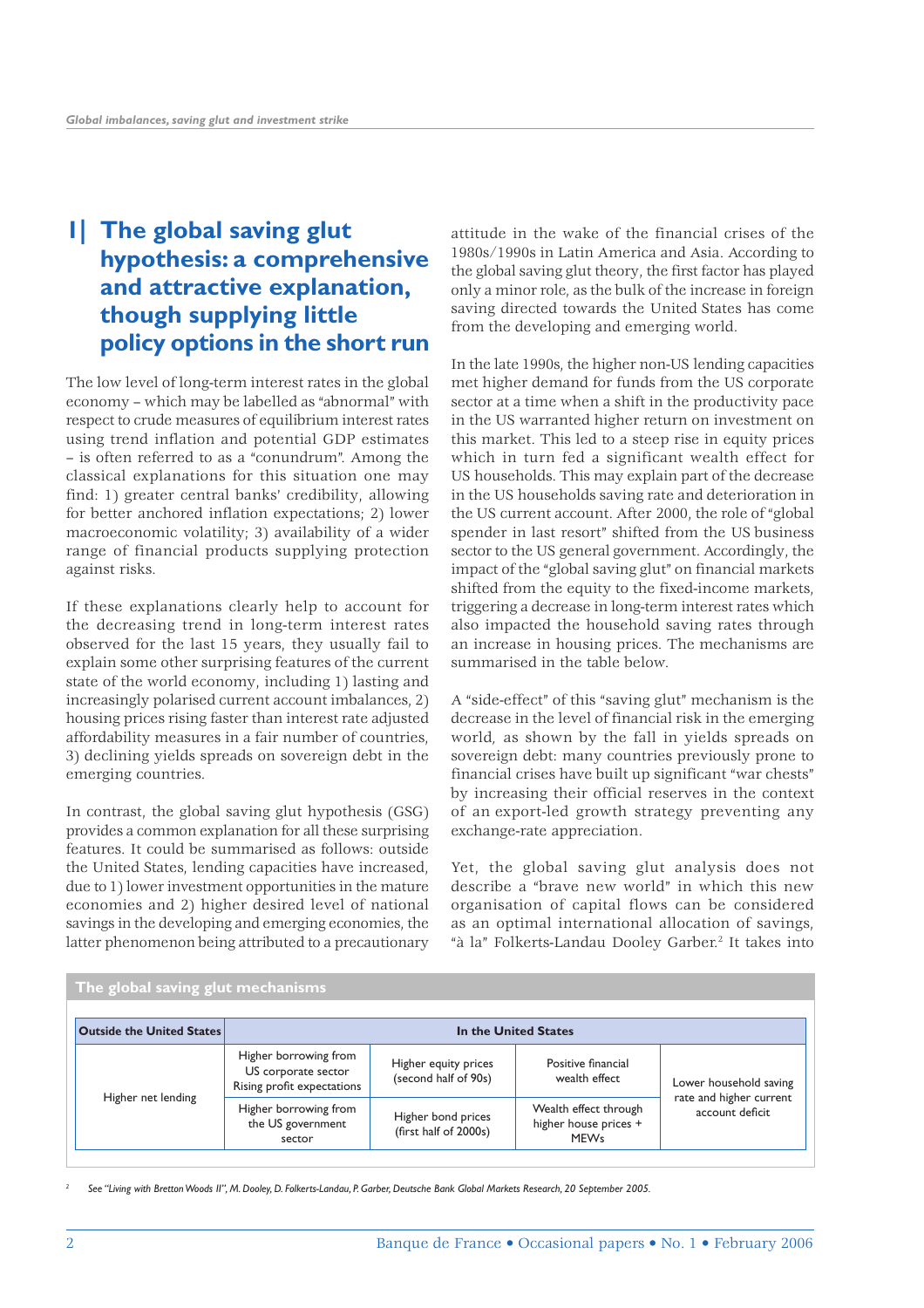account that, in a more normal pattern, advanced economies, among which the United States, should display current account surpluses so as to lend funds to emerging and developing countries. Besides, the risks such a "system" may pose for the mature economies are highlighted. As stated, "*an allocation of savings which favours housing investment might be conducive to lower potential growth"*, as *"in the long run, productivity gains are more likely to be driven by non-residential investment, such as purchases of new machines"*.

While mentioning the potential long run damages of this "model", the GSG does not provide policy makers with any options in order to address these global imbalances. The one policy option frequently discussed, *i.e.* a more stringent fiscal policy in the United States, is even discarded as 1) GSG clears US fiscal policy of any major responsibility in the causes of the global imbalances and 2) in this model, higher government savings in the United States would further depress interest rates, fuelling an additional decrease in household savings. The solution therefore lies, according to the GSG, in a structural change in emerging countries' savings/investment behaviour. This would gradually occur as they acquire the full status of market economies with flexible exchange rates and financial liberalisation.

## **2| "Saving glut" or "investment strike": a geographical perspective**

#### **2|1 "Global saving glut" or "investment strike" from a global point of view**

Previous works on this subject often rely on the presentation of the international flow of funds in PPP terms, in line with the IMF's approach until the September 2005 WEO. As the emerging Asian countries, and in particular China, account for a much larger share of world GDP in PPP terms than in current US dollar terms, the impact of their saving/investment behaviour on global patterns has consequently been magnified. Using current US dollar data, as we have done in the calculations below, seems more relevant when dealing with international financial markets



balances, since what matters is the actual amount of available funds.

The starting point of the global saving glut analysis is the emergence of a net lending capacity outside the United States. Indeed, according to the IMF data, the world's net lending capacity (excluding the United States) has displayed a clearly positive trend since the 1990s (see chart 1).

In itself, such a calculation shows nothing more than the fact that the United States has displayed an increasing net borrowing requirement against the rest of the world. Yet, what may be of interest is the cause of this increase in the net lending capacity of the rest of the world, *i.e.* whether it corresponds to a

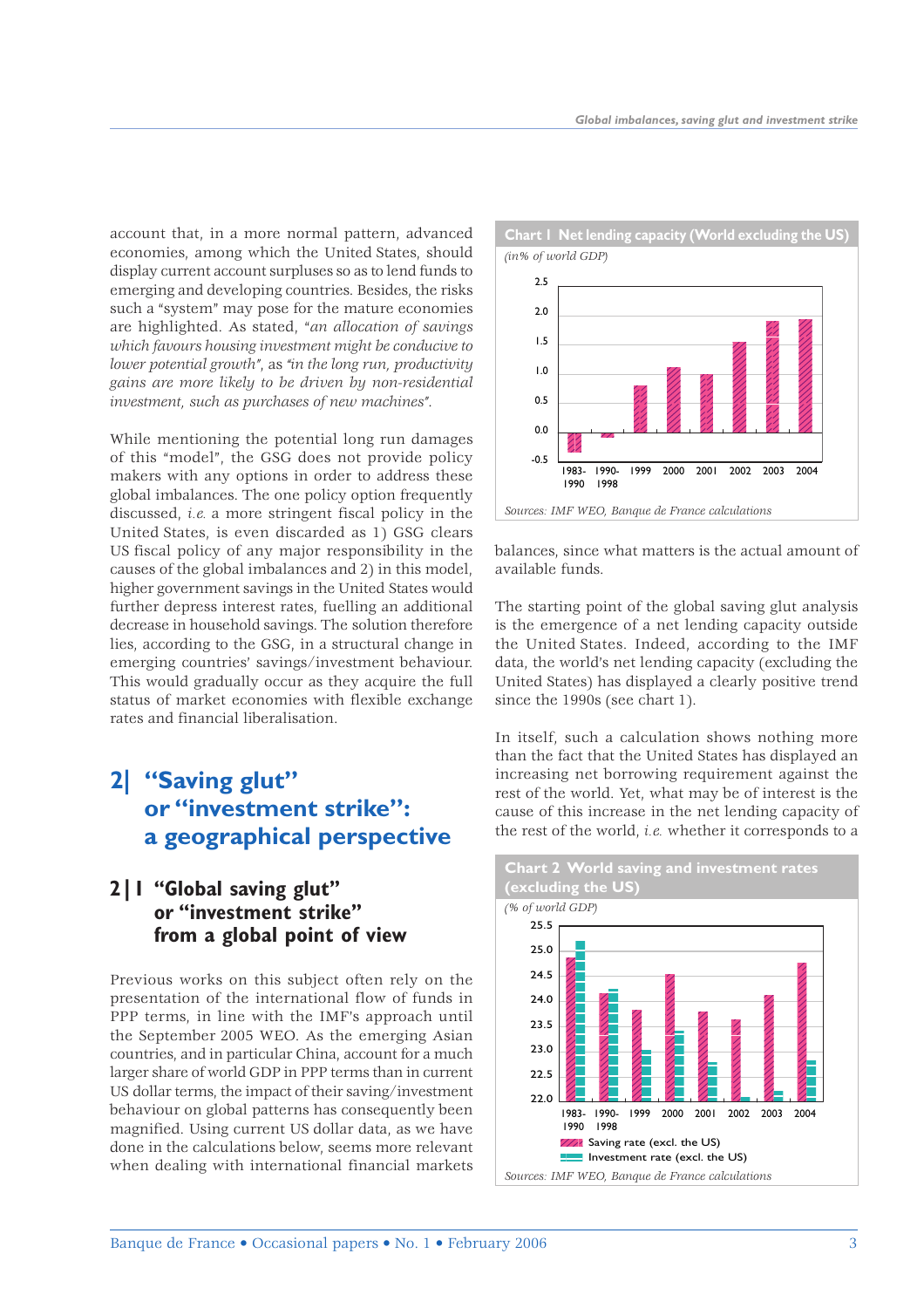downward trend in investment or an upward trend in saving. Chart 2 provides such a breakdown, showing that global savings (excluding the United States) have indeed increased over the last decade, but the level seen in 2004 is by no means an unprecedented level. Contrary to the GSG assumption, an unprecedented low level of investment outside the US explains the bulk of the increase in global net lending.

#### **2|2 "Global saving glut" and "investment strike" in the major economic regions**

Using the IMF data, we drew up a "savings and investment" balance for 6 major economic regions (the US, the Euro Area, Japan, Emerging Asia excluding

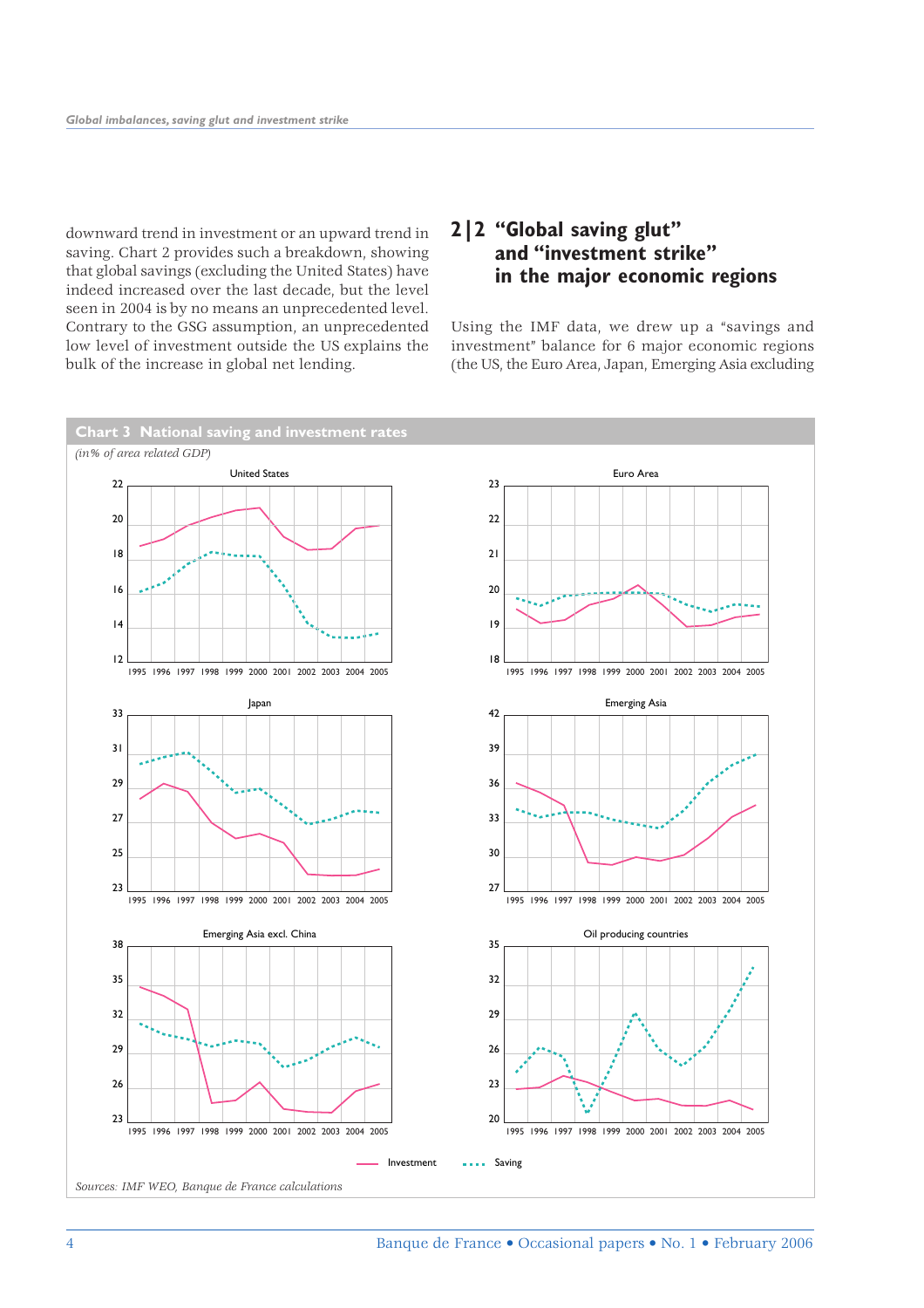China, Emerging Asia including China, and finally the oil producing countries), over the past 10 years.

The decrease in the global investment rate outside the United States – whose current account deterioration since the cyclical downturn of 2001 stems chiefly from a steep decrease in the national saving rate – cannot entirely be attributed to the mature economies, with all emerging economies maintaining their investment rates and increasing their savings rates, as implied by the GSG.

True, Japan and the Euro area have displayed a clear pattern of "investment strike", since the mid-1990s in Japan and since 2001 in the Euro area, *but emerging Asia excluding China has also displayed a sharp decrease in the investment rate. In the latter area, even if the investment rate has lately recovered, it still remains in 2005 almost 10 GDP points below the 1995 level*. This area saving rate did not increase in reaction to the financial crises in the second half of the 1990s, as suggested by the GSG. The area saving rate actually remained surprisingly stable, but investment rate decreased, following the prescriptions of most observers of the Asian crisis, who attributed the main cause of the crisis to capital over-accumulation, in a context of insufficient investment discrimination. *Even when China is taken into account* (but note that China was not directly affected by the Asian financial crisis), *the investment rate has not yet returned to its mid-1990s level* (34.4% in 2005 against 36.2% in 1995), even if it now stands at 3 GDP points over the 1980-1995 average. In emerging Asia including China, net lending capacities have actually remained fairly stable as a share of GDP since the 1997/1998 financial crisis, as savings and investment profiles have been remarkably similar. The picture might change when it will be possible to integrate the recent Chinese national account revisions.

*A clearer case of saving glut can be found in the oil producing countries*. Faced with limited domestic absorption capacities, these countries responded to the recent sharp increase in oil prices by significantly increasing their saving rate.

*Note that these findings are similar to those of the IMF in the analytical part of the last WEO3 except for one significant issue: the saving/investment behaviour of the Euro area*. According to the WEO, Euro area net lending

stood at 2.0% of GDP in 2004. This figure is at odds with the IMF figure for the Euro area current account balance (0.5% of GDP). Even when correcting for the capital account, the difference remains huge. Besides, such a wide discrepancy could not be found for the US (0.5% of GDP) or Japan (0.0% of GDP). We therefore did not use the IMF Euro area aggregate data in the charts above; instead, we preferred to sum individual member countries savings and investment data. By so doing, the saving/investment gap we have computed stands at 0.6% of Euro area GDP, much closer to the current account surplus figure. This discussion is not anecdotal in so far as, expressed in current USD, the gap between the IMF data and ours in terms of net lending capacities stood at USD 130 bns in 2004, roughly one fifth of the US current account deficit. The gap may stem from exchange-rate conversion techniques used at the IMF to compute Euro area aggregates.

This brings us to a central issue: *in terms of global imbalances, what matters, beyond the saving and investment behaviours of individual regions, is their relative size*, and hence their respective contribution to the financing of the US current account deficit. Chart 4 shows the distribution of current account balances across these areas in USD billions.



*Philippines, Singapore, Taiwan, Thailand Source: IMF WEO (b) Ten top oil producers (Algeria, Kuwait, Mexico, Nigeria, Norway,* 

*Russia, Saudi Arabia, United Arab Emirates, Venezuela) Source: IMF WEO*

*3 See "Global saving and investment: the current state of play", IMF World Economic Outlook, September 2005.*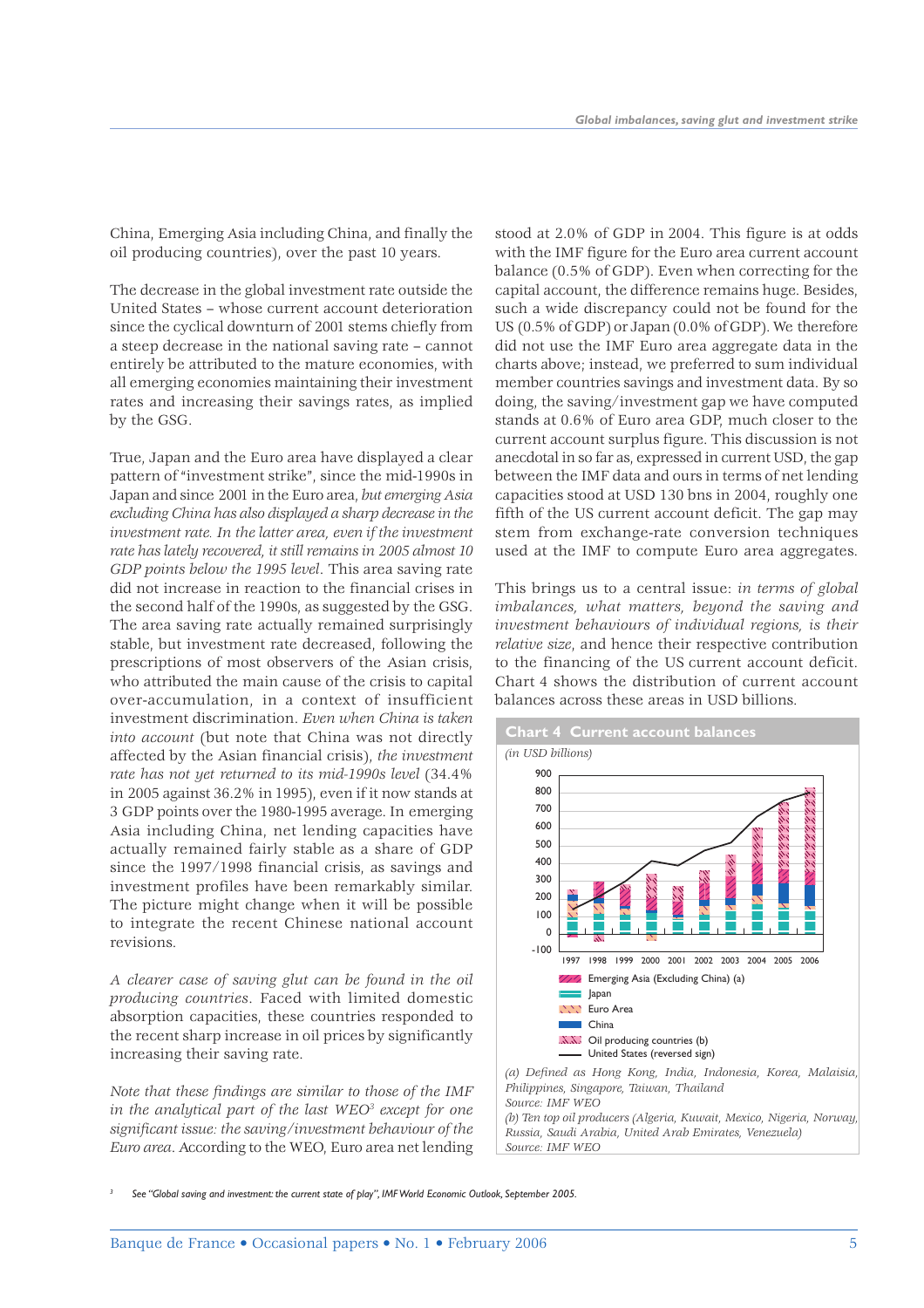

Observers often focus their attention on the role of China, namely because the bilateral trade surplus with the US accounts for a large share of the US total trade deficit. However, its total current account surplus has been constantly smaller than that of the rest of emerging Asia's or Japan from the financial crisis of 1997/1998 until 2004. China has certainly played a central role in the run-up to global imbalances, however not because of its domestic saving/investment imbalance per se, but rather because of its specific combination of domestic financial under-development, fixed exchang-rate policy and short-term speculative capital inflows. This combinaison ultimately led to a steep increase in official reserves which in turn contributes to maintaining US interest rates at low level.4

More generally, we distributed current account surpluses among "investment strikers" (*i.e.* Japan, the Euro area and emerging Asia excluding China) and "savings gluttons" (*i.e.* oil producers and China). It appears (see chart 5) that, in terms of total current account surpluses, the first group was outpaced by the second group in 2005 only, due to the additional increase in oil prices.

## **3| Investment strike in the corporate sector: from a net borrowing requirement to a net lending capacity**

In this context of global investment strike, a widely popular view is that the United States is not only the

"consumer in last resort" but also is the "investor in last resort" as it offers better investment opportunities thanks to its strong productivity growth. This may not be as clear-cut, and we might wonder why US business investment, relative to profits, is far from having fully recovered from the 2001 adjustment, in spite of lower interest rates.

#### **3|1 In the US, a new combination of subdued domestic investment, low attractiveness to foreign investment and corporate aggressiveness as regard operational extension abroad**

Faced with financial imbalances which built up during the bubble years, US firms quickly managed to record high levels of profitability, thanks to an aggressive action on labour costs. Nevertheless, business investment has not yet picked up as rapidly as profits. Consequently, the US non-financial corporate sector has recently displayed an unprecedented net lending capacity (chart 6), contrary to textbook wisdom (see appendix for more details on calculations and figures).

True, a large share of this increase in net lending can probably be viewed as an offset to the significant deterioration in the firms' financial situation during the bubble years. Yet, in a context of historically low borrowing costs and, conversely, high opportunity



*4 See "US long-term yields and forex intervention by foreign central banks", L . Frey and G. Moëc, Banque de France Monthly Digest No. 137, May 2005.*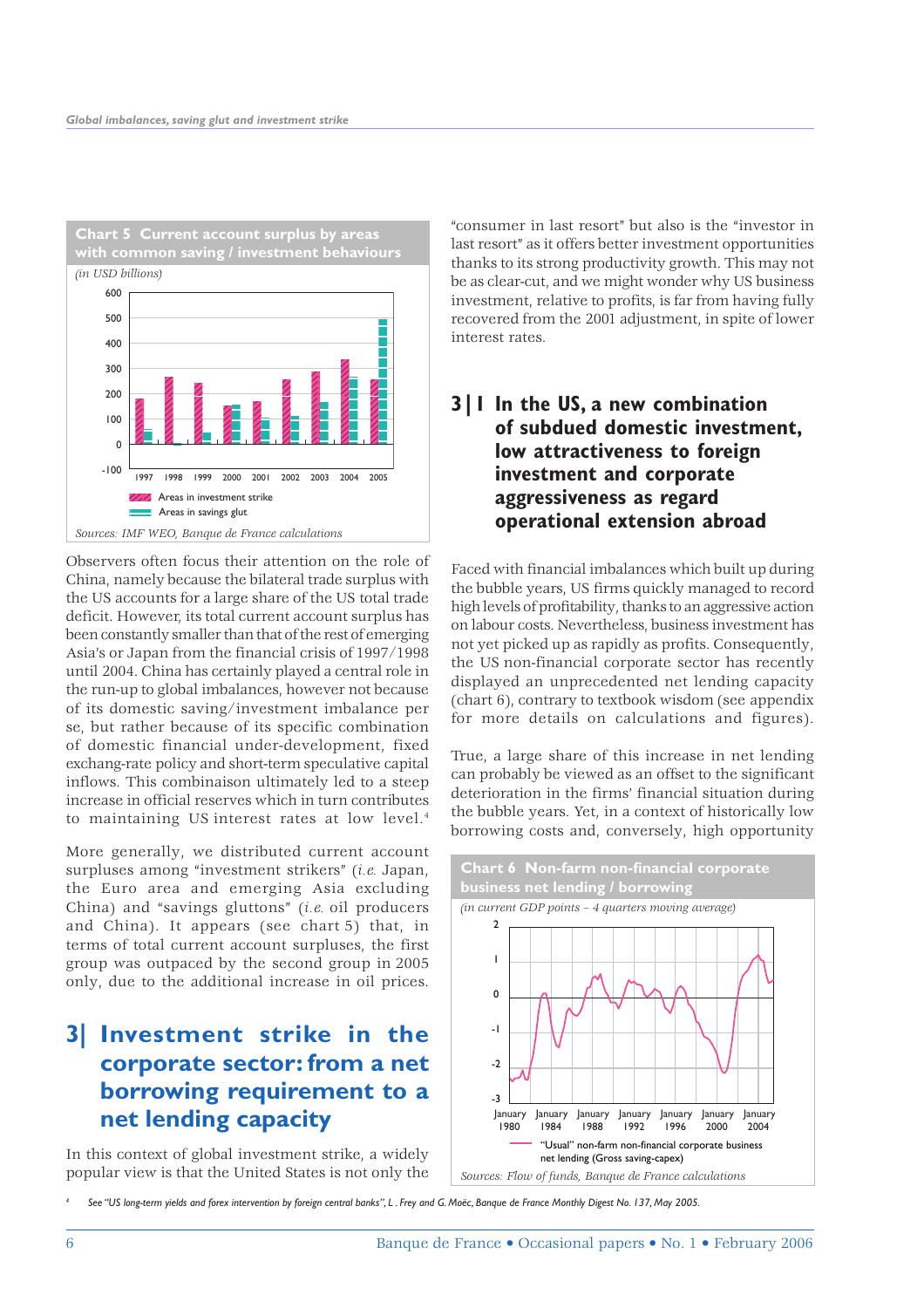

costs of saving, such a willingness of US firms to achieve a position of net lending capacity remains somewhat surprising. Furthermore, it appears that in 2000, both Euro area and US non-financial firms displayed a similar net borrowing position. In 2004 (latest comparable year), US firms posted a significantly positive net lending position, whereas firms in the Euro area remained in the (usual) borrowing requirement position (chart 7). What then made the US firms more willing than their European counterparts to display such an investment restraint (relative to profits)?

This specific American firms' appetite for large positive net lending cannot be more easily explained by a particularly high debt burden. Chart 8 provides a harmonised comparison of non-financial corporate debt in the United States, Japan and the Euro area. In spite of the "new economy" bubble in the late 1990s, US firms did not increase their leverage as much as firms in the Euro area. In 2005, according to preliminary data, US non-financial corporate debt was 15 GDP points below the level recorded in the Euro area.

This low level of capital expenditures relative to profits has been commonly acknowledged by the Federal Reserve officials. In his report to the Congress in July 2005, Alan Greenspan mentions it while referring to another kind of possible explanation, *i.e.* the cautious attitude of business. *"Although corporate capital investment in the major industrial countries rose* 



*in recent years, it apparently failed to match increases in corporate cash flow. In the United States, for example, capital expenditures were below the very substantial level of corporate cash flow in 2003, the first shortfall since the severe recession of 1975. That development was likely a result of the business caution that was apparent in the wake of the stock market decline and the corporate scandals early this decade." 5*

However, what is striking when looking at flow of funds data for the US non-financial corporate sector is that US firms have been cautious at home, while being rather aggressive on the foreign markets and unattractive to foreign investors. Indeed, it appears that a large part of these unusual financing capacities were used to fund direct investment abroad.

The net FDIs profile changed sharply at the time of the bubble burst (chart 9). This first chiefly stemmed from a sharp drop in the FDIs inflows, from a peak in 2000 at 2.5% of GDP to less than 0.5% of GDP from 2002 onward. This was eventually relayed by a recovery *in* US FDIs outflows, from 1.0% of GDP at the end of 2002 to 2.0% of GDP in 2004, twice the long-term average and close to the record level observed at the peak of the cycle, in 2000.Such a shift is puzzling if one assumes that profitability in the United States, based on a faster productivity pace, is significantly higher than in the rest of the advanced economies. Indeed, we may consider FDIs inflows in the non-financial corporate sector as an indicator of domestic attractiveness and FDIs outflows as an

*5 Testimony of Chairman Alan Greenspan "Federal Reserve Board's semiannual Monetary Policy Report to the Congress", before the committee on Financial Services, U.S. House of Representatives, July 20, 2005.*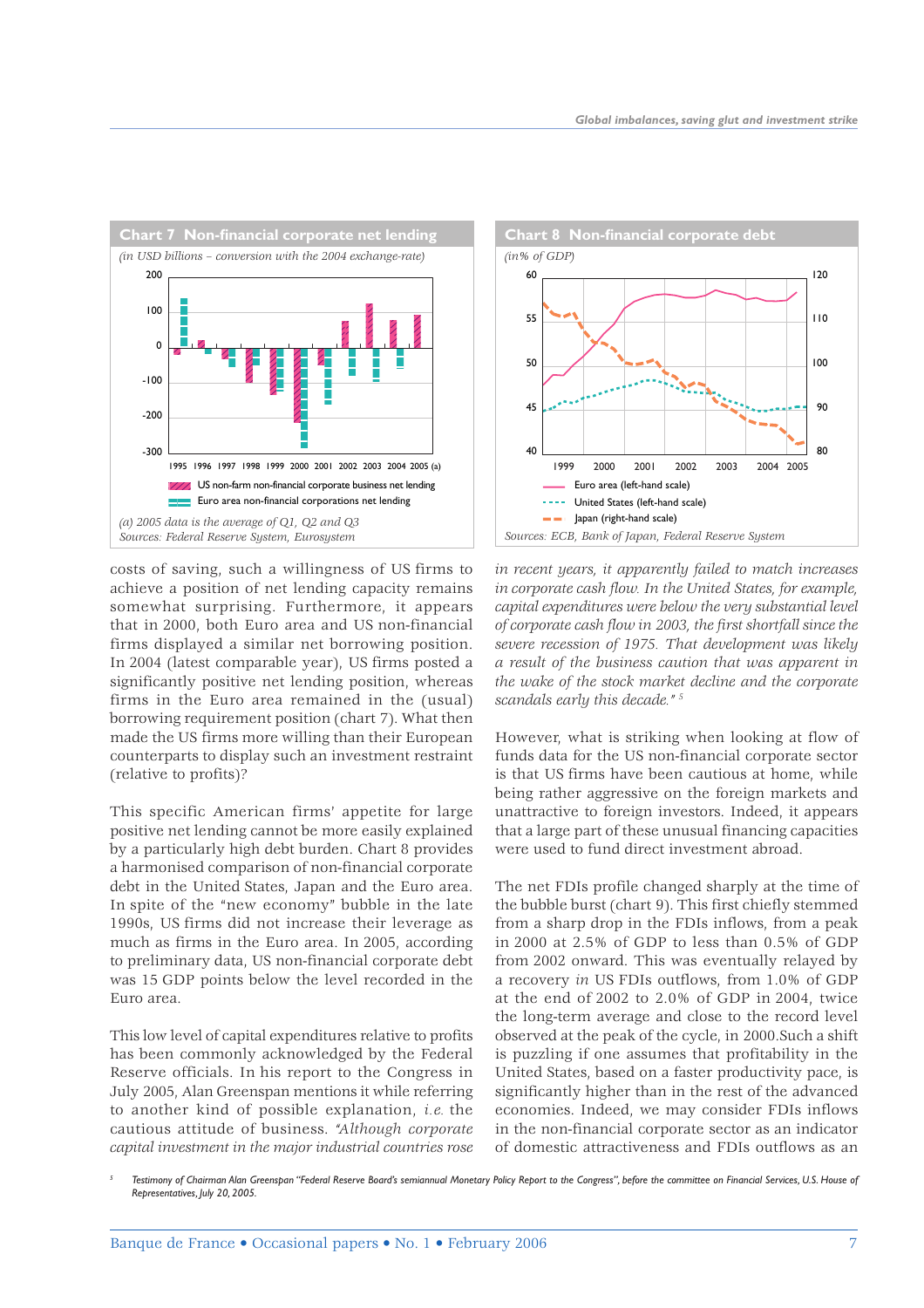

indicator of domestic firms' willingness to expand their operational activities abroad. Thus, net FDIs may be a powerful indicator, at the aggregate level, of the global appraisal of corporations, both domestic and foreign, of the expected relative long-term operational profitability of a particular location.

The fact that net US equities outflows have been positive since 2003 reinforces our assumption that domestic and foreign investors are looking for higher corporate profitability outside the United States. Overall, on a balance of payment basis, net US FDIs outflows<sup>6</sup> are not offset by net equity inflows but are being financed on fixed income markets (chart 10).

At the non-financial corporate level, a "corrected" measure of net lending, designed to take these phenomena into account, *i.e.* internal funds less capital expenditure, minus net FDIs, is currently negative in the United States (chart 11). In the first two quarters of 2005, this "corrected" net lending ratio stood very close to the historically low levels observed in the last years of the 1990s "bubble".

It is worth trying to establish whether the massive movement of foreign development by US firms is a substitute for domestic investment or merely complements it. If the second proposition is true, then the particular feature of the US non-financial corporate sector net lending can be seen as healthy, as firms



would prove to be profitable enough to increase their capital base both at home and overseas. Conversely, if the first proposition is true, while it may lead to an equivalent global capacity production at firms' level, it makes a difference at the aggregate level on the US territory, and the United States would be faced with a diminishing domestic productive base which may, among other painful consequences, raise the issue of the sustainability of serving the foreign debt.



*6 Note that net FDIs inflows, in BoP data, are positive in 2005 for the whole US economy, because outflows decreased sharply in the third quarter, due to temporary fiscal exemptions*  leading to a drop in reinvested earnings of US foreign affiliates. Remember that chart 9 only concerns the non-financial corporate sector, using flow of funds data, so that the figures *cannot be fully compared.*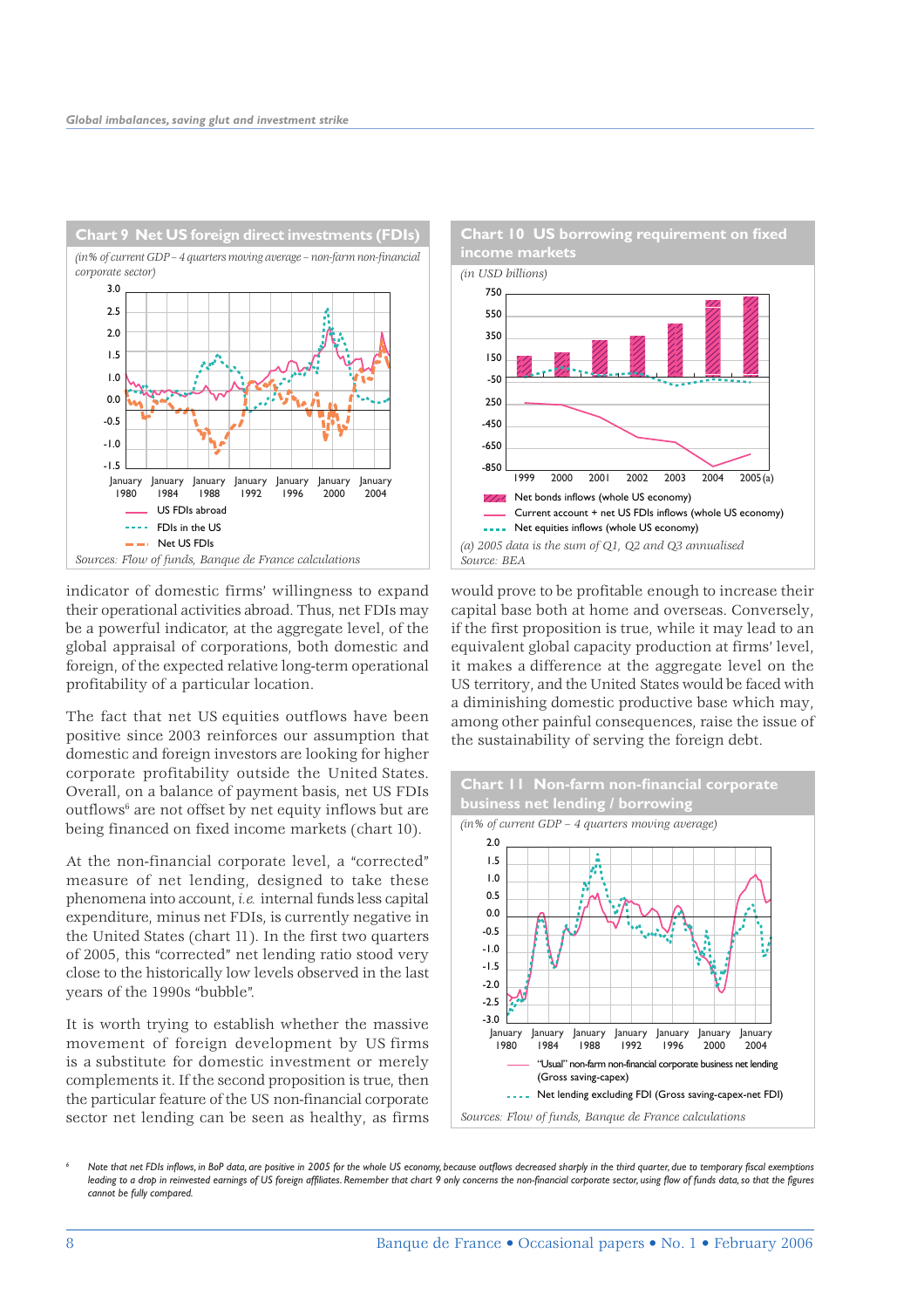To provide a preliminary assessment of this issue, chart 12 plots 1) the "classic" investment ratio of the US non-financial corporate sector, 2) a "corrected" investment ratio, adding *net* FDIs outflows to Gross Fixed Capital Formation (GFCF) and 3) the output gap calculated by the OECD. This calculation may raise two issues: first, the "economic legitimacy" of the GFCF/FDI identity and second, the use of *net* FDIs.

First, in national accounting, FDIs are considered as a form of financial saving ("net financial acquisitions" in US flow of funds data). Yet, at an individual firm level, a FDI operation might be similar to a gross fixed capital formation operation in terms of total productive capacity. Second, we use net FDIs because inflows have to be taken into account, as a share of these inflows is likely to have a positive impact on domestic investment (e.g a foreign company building a plant in the United States), offsetting some of the substitution effect of FDIs outflows on domestic investment.

It appears that, for the first half of 2005, the "corrected" measure displays a pattern that is fairly in line with a typical recovery period, whereas the "classic" investment rate is clearly below the usual level in times of closing output gaps, which suggests



the "substitution" theory might well explain the current orientation of corporate investment in the United States.

A more in-depth analysis of the impact this specific feature of corporate investment has on global capacity production would require distinguishing between brownfield and greenfield FDIs. Whereas the consequence is the same for the US domestic productive base, *i.e.* a decrease, it does make a difference at the scale of the global production capacities. Indeed, greenfield FDIs would accrue global capacity production while brownfield FDIs involve existing production assets. Nevertheless, American statistics on FDIs do not allow us to make a difference between greenfield and brownfield FDIs.

Besides, these calculations are naturally much cruder than the more refined indicators used in the literature on domestic/foreign investment substituability. Two contradictory papers are usually cited on this issue. The first, by Martin Feldstein<sup>7</sup>, using panel data analysis for OECD countries, finds a strong substitution effect, as "each dollar of cross-border flow of foreign direct investment reduces domestic investment by approximately one dollar". The second, by Desai, Foley and Hines<sup>8</sup>, finds a positive relationship between FDIs and domestic investment in a sample of US multinational companies, using the BEA Survey of US direct investment abroad. In the latter case, which concludes that there is a complementary relationship, it is worth noting that the survey covers (in annual data) 21 years up to 2003, so that a recent shift in the relationship may not be taken into account. Besides, the scope of our calculations, which covers the whole non-financial corporate sector, differs from their more limited sample.

In any case, we may discuss the "low domestic attractiveness / high foreign aggressiveness of the US non-financial corporate sector" and subdued investment story in light of the gradual shrinkage of the US tradable sector*.* Obviously, we are oversimplistic when we identify the non-tradable sectors with manufacturing, as an increasingly large share of services can actually be traded internationally. However, a striking feature of the current US cycle is the shift in output composition from manufacturing to services and the housing sectors (see charts 13a and 13b).

*7 "The effects of outbound foreign investment on the domestic capital stock", NBER working paper No. 4668, March 1994. 8 "Foreign direct investment and the domestic capital stock", NBER working paper No. 11075, January 2005.*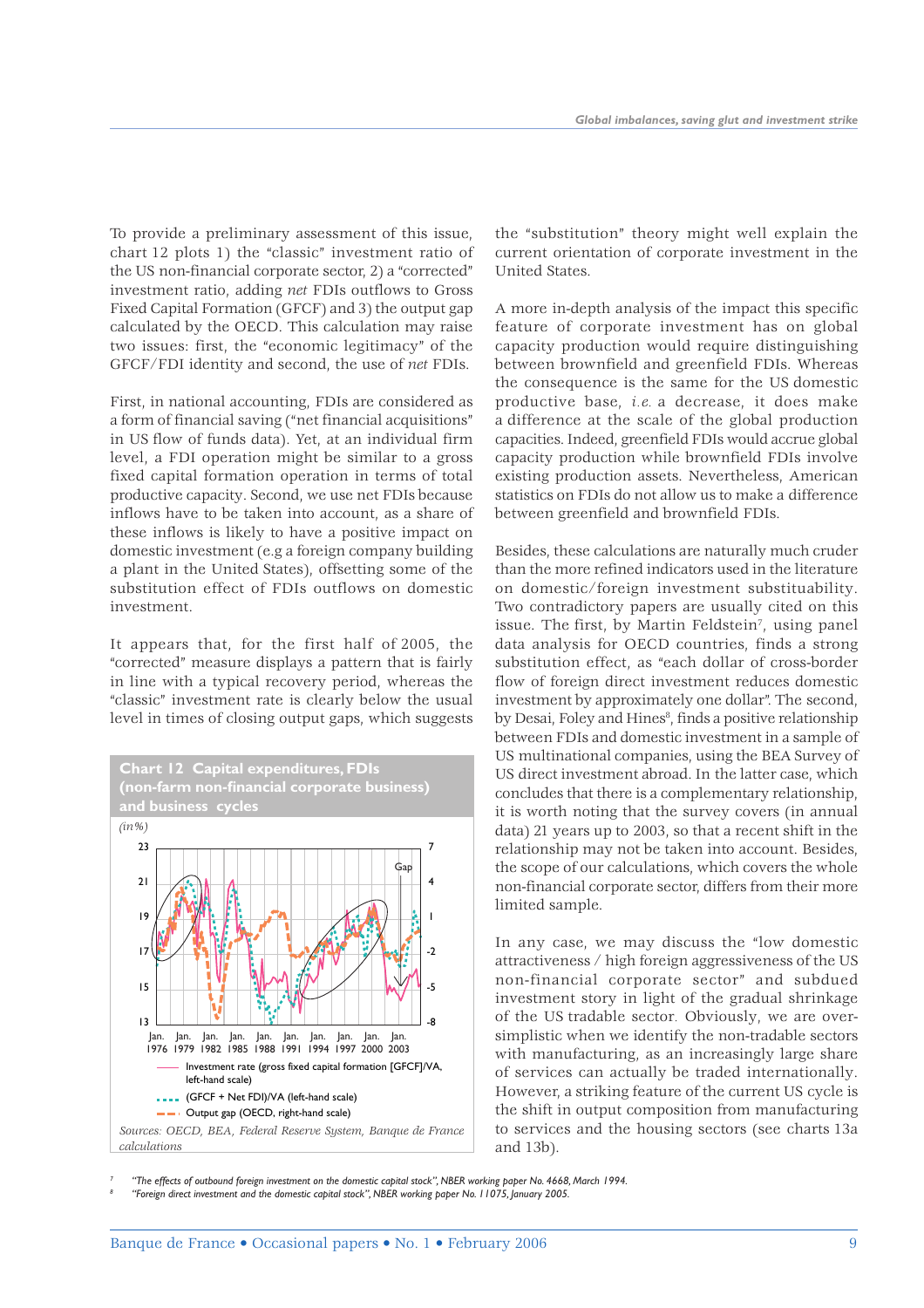Against that background, a comparison between the recoveries following the 1991 and 2001 recessions is very instructive. After the 1991 recession, real value added recovered rapidly in all sectors and growth was evenly distributed across the economy. Indeed, the real value added of all sectors was above its peak level as soon as one year after the trough. Conversely, while there was no contraction in terms of real value added in the private services sector in 2001, it took three years after the trough for the manufacturing real value added to return to its peak level. Furthermore, the "traditional" manufacturing sector, defined as manufacturing excluding computer and electronic products, has not recovered yet from the 2001 recession.

The shrinkage of manufacturing in terms of employment is even more striking and seems to follow a structural

rather than cyclical pattern. During the 1991 recession, the drop in employment was far more pronounced in the manufacturing sector than in the other sectors, and there was no recovery thereafter in this sector, but rather a stabilisation. During the 2001 recession, the decline in employment was even more focused on the manufacturing sector, was sharper and lasted longer.

It may be noted that, as opposed to the developments in real value added, the computer and electronic products sector did not act as a buffer for the manufacturing sector as a whole. This sub-sector indeed accounted for 20% of the net job destructions that occurred in 2002 and 2003. This development can be linked to the solid productivity gains in the ICT sector. While this sector has undoubtedly contributed strongly to the overall US economic dynamism, it has not contributed to boosting employment.



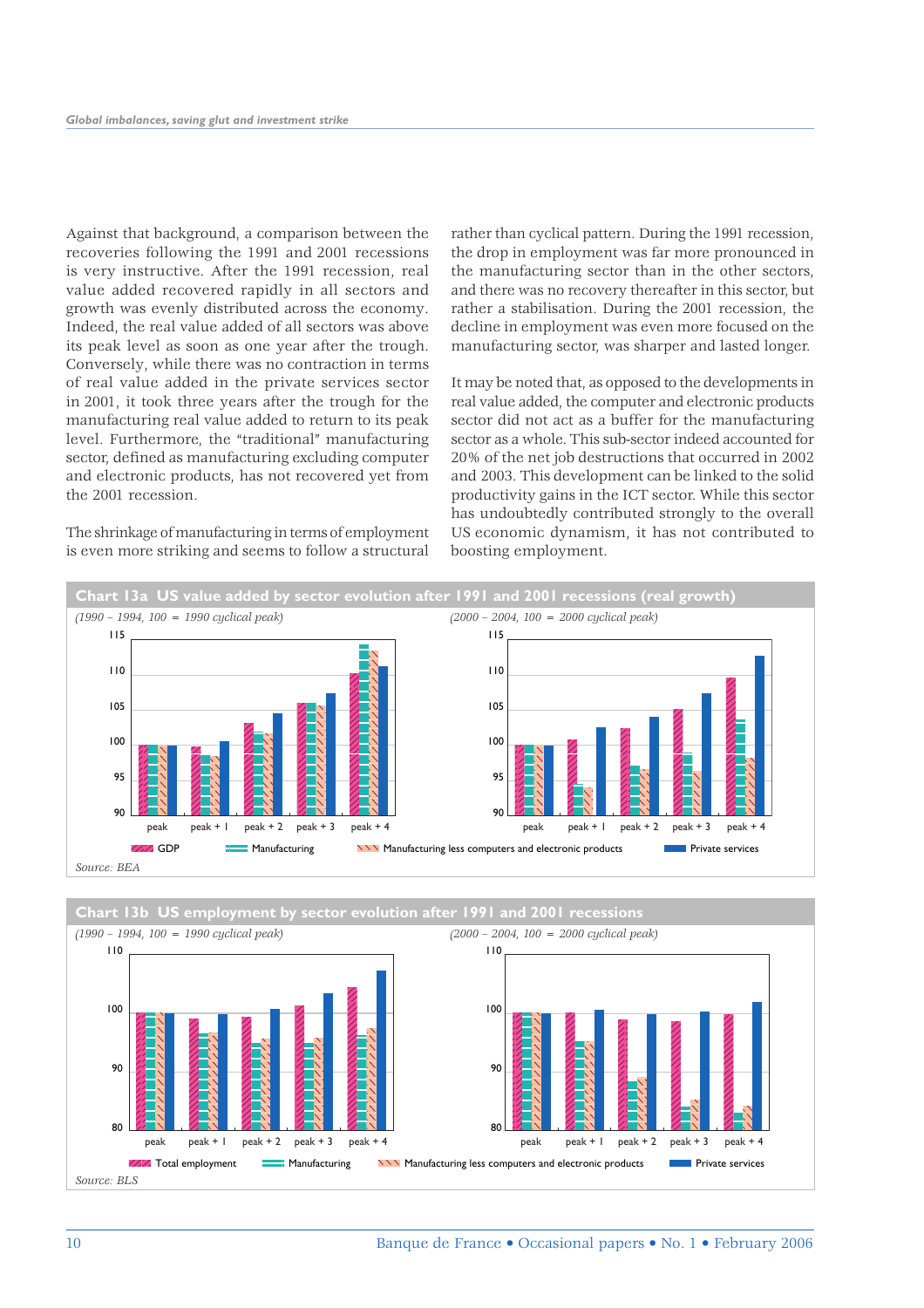#### **3|2 Is this sustainable?**

A benign interpretation of the US domestic/foreign investment substitution would see the United States shifting from a production to a rent economy model, servicing its external debt with the income from its foreign investment. Such an interpretation focuses on the US income balance paradox. Indeed, although the US net international investment position has turned negative at the end of the 1980s and has sharply deteriorated since the mid-1990s, net international investment receipts have remained positive (see chart 14) because the rate of return on US liabilities has been lower than that on US assets. This is largely due to the fact that the average rate of return on US outward FDIs is particularly high (circa 7% if assets are priced at market value, circa 10% if they are priced at current cost), whereas the US growth in liabilities over the last few years has chiefly consisted in very low yielding fixed-income products. Gourinchas and Rey have recently proposed a striking expression, labelling the United States as the "world venture capitalist"9 .

As long as the US corporate investment abroad remains sufficiently profitable, such a FDIs/domestic investment substitution model may be sustainable since the deterioration in the net international investment position does not lead to a levy on





US resources. Besides, it can be argued that the positive impact on US growth, stemming from an efficient international organisation of production, namely through an increase in the purchasing power of US consumers, may contribute to stabilising the net foreign debt to GDP ratio.

However, the US income balance paradox may shortly be resolved. As the outstanding amount of US assets held by foreigners largely exceeds the outstanding amount of foreign assets held by US residents<sup>10</sup>, the US balance of income may turn negative even if the US domestic yields are relatively low. Indeed, the rate of return on US liabilities increased in 2004 (see chart 15), since US government and private yields stopped decreasing while the rate of return on  $FDIs<sup>11</sup>$ in the United States increased. We have calculated an "equilibrium rate" which computes the rate of return of US liabilities beyond which the balance of income turns negative, taking into account the respective size of total US assets and liabilities. Since the end of the 1990s, this equilibrium rate has been very close to the actual rate. Overall, the US balance on income has turned slightly negative in the second quarter of 2005, following the (relatively small on average over the whole yield curve) increase in US domestic interest rates.

Our calculations, suggesting we are close to the "tipping point" for the US income balance, yield the same conclusions as a recent paper by Higgins,

- *9 See "From world banker to world venture capitalist". NBER working paper No 11563, August 2005.*
- *10 At the end of 2004, foreigners owned 12.5 USD trillion worth of assets in the US, 2.5 USD trillion more than the value of US-owned assets abroad.*
- *11 According to a CBO study, "Why does US investment abroad earn higher returns than foreign investment in the United States" (November 2005), the US subsidiaries abroad having been generally in business longer than foreign-owned subsidiaries in the US is part of the explanation of their greater profitability. Nevertheless, this impact is due to be transitory.*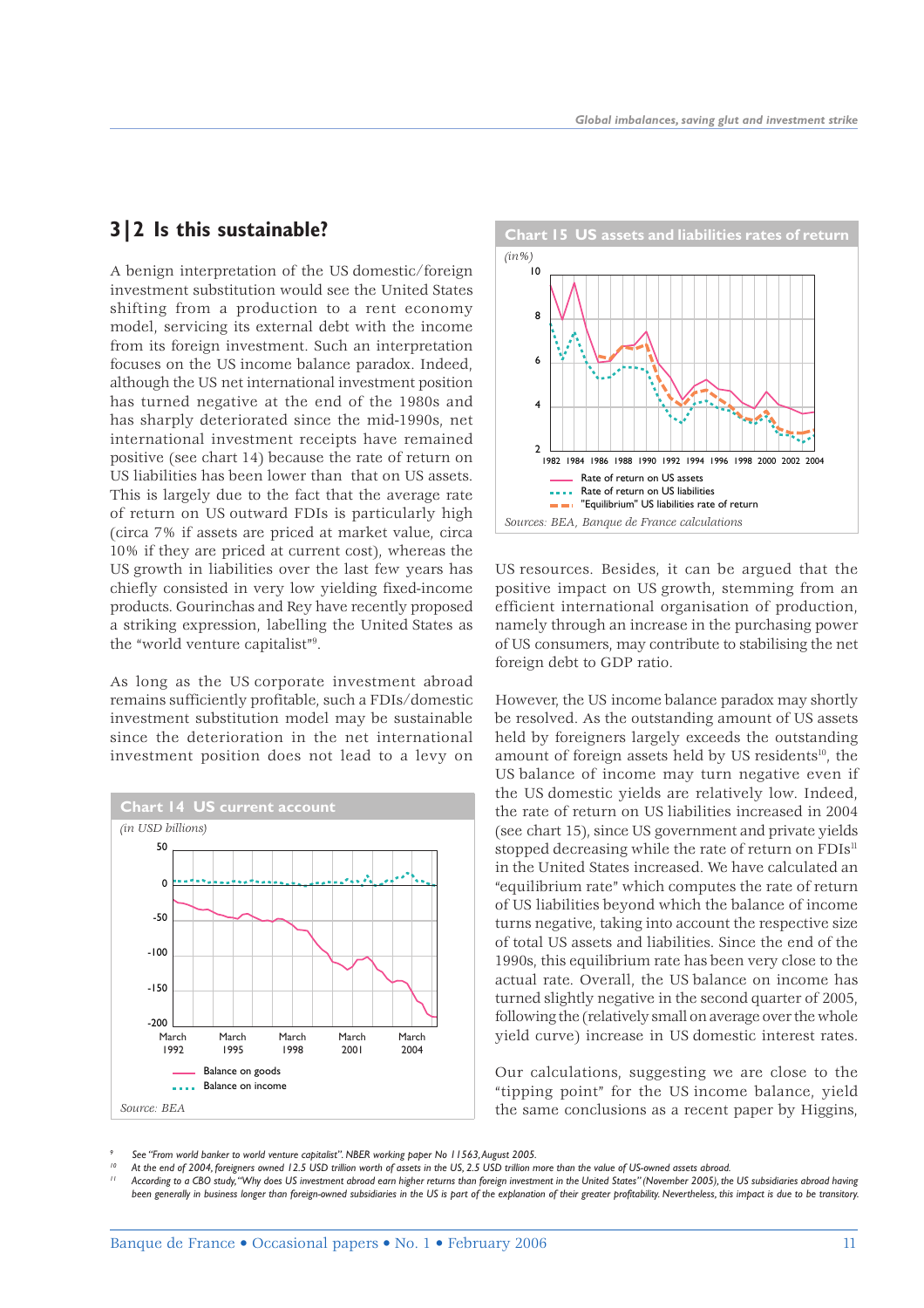Klitgaard and Tille<sup>12</sup>, Note that, along the same lines as in their paper, we define rates of returns as the ratio of income streams to the assets value, neglecting the impact of capital gains/losses on asset values. This is primarily explained by the fact that valuation effects are not recorded in the current account figures, but we address the issue of valuation effects in the last section of this paper, as the observers' attention has recently been drawn on these issues in relation to an exchange-rate-led adjustment of global imbalances.

In terms of stocks, a solution for the United States, in case no trade rebalancing occurs, would be to draw on existing assets to finance the current account deficit. According to official data, as the US net investment position is negative, this would not be a lasting solution. This view has recently been challenged with the "dark matter" hypothesis<sup>13</sup>, which suggests that the US stock of assets overseas is actually far larger than officially acknowledged, considering that US foreign capital valuation does not take into account the transfer of particular know how, management skills or technological standards. Without discussing these assumptions as such, one may wonder if such a financing of the current account, *i.e.* selling assets to keep the deficit rolling is a) healthy and b) feasible, as the value of US foreign assets would undoubtedly shrink if their US owners decided to sell them, thus severing the link to better know how, management skills or technological standards.

## **4| Exit strategies: the sharp exchange rate adjustment, the Asian conversion and the multi-faceted policy-led approach**

#### **4|1 The sharp exchange rate adjustment**

A significant downward adjustment of the US dollar should be a natural outcome of the US situation, if no policy measures are taken*.* Indeed, the United States will have to face its inter-temporal budget constraint and yield current surpluses to service the increasing external debt.

With a productive structure shifting away from the tradable to the non-tradable sector, the exchange rate adjustment might have to be particularly strong. Indeed, it is likely that the "income channel" (*i.e.* improved balance of income thanks to the lower US dollar) may have a somewhat stronger impact on the current account than the "trade channel" (*i.e.* improved competitiveness owing to the lower US dollar), as the recent responsiveness of US trade patterns to exchange rate movements has been particularly weak. This may help to understand why US policy-makers insist on an appreciation of emerging Asian currencies: the trade channel impact would be subdued, as the bilateral relationship is deeply unbalanced (US exports to this region are particularly low), but the income channel could be stronger, as this region is absorbing a large share of US FDIs.

Two scenarios help to provide an assessment of the impact of an exchange rate shock on the balance of income. In a first one (see table 1 in box page 13), the exchange rate shock would have no effect on the relative rates of return of US assets and liabilities. We therefore simply apply the initial rate of return on the value of US gross assets in the rest of the world increased by the change in the US dollar exchange rate (assuming all US owned foreign assets are denominated in foreign currencies). The US current account deficit would in this case be reduced by some 10% (in reality, the impact would be smaller, as a share of US-owned assets abroad is denominated in dollars) (USD 75 billions) owing to the income channel, to which the usual trade competitiveness impact would add.

However, we consider that it would be unrealistic to suppose that a significant decline in the US dollar value would bear no effect on the rates of return. In response to such a decline in their portfolio value, computed in their domestic currency, international investors would demand an increase in the rate of return that the United States has to pay to the rest of the world. Furthermore, such a rate of return adjustment would be consistent with the monetary policy reaction triggered by the increase in imported inflation induced by the US dollar depreciation. The second scenario (see table 2 in box page 13) simulates such a combination of lower US dollar exchange rate/ higher US interest rates. To gauge the likely impact of a 20% decline in the US dollar effective exchange rate on

*<sup>12 &</sup>quot;The income implications of rising U.S international liabilities", New York Fed "current issues in economics and finance", December 2005.*

*<sup>13 &</sup>quot;US and global imbalances: can dark matter prevent a big bang ?" R. Hausmann and F. Sturzenegger, Kennedy School of Government, November 2005.*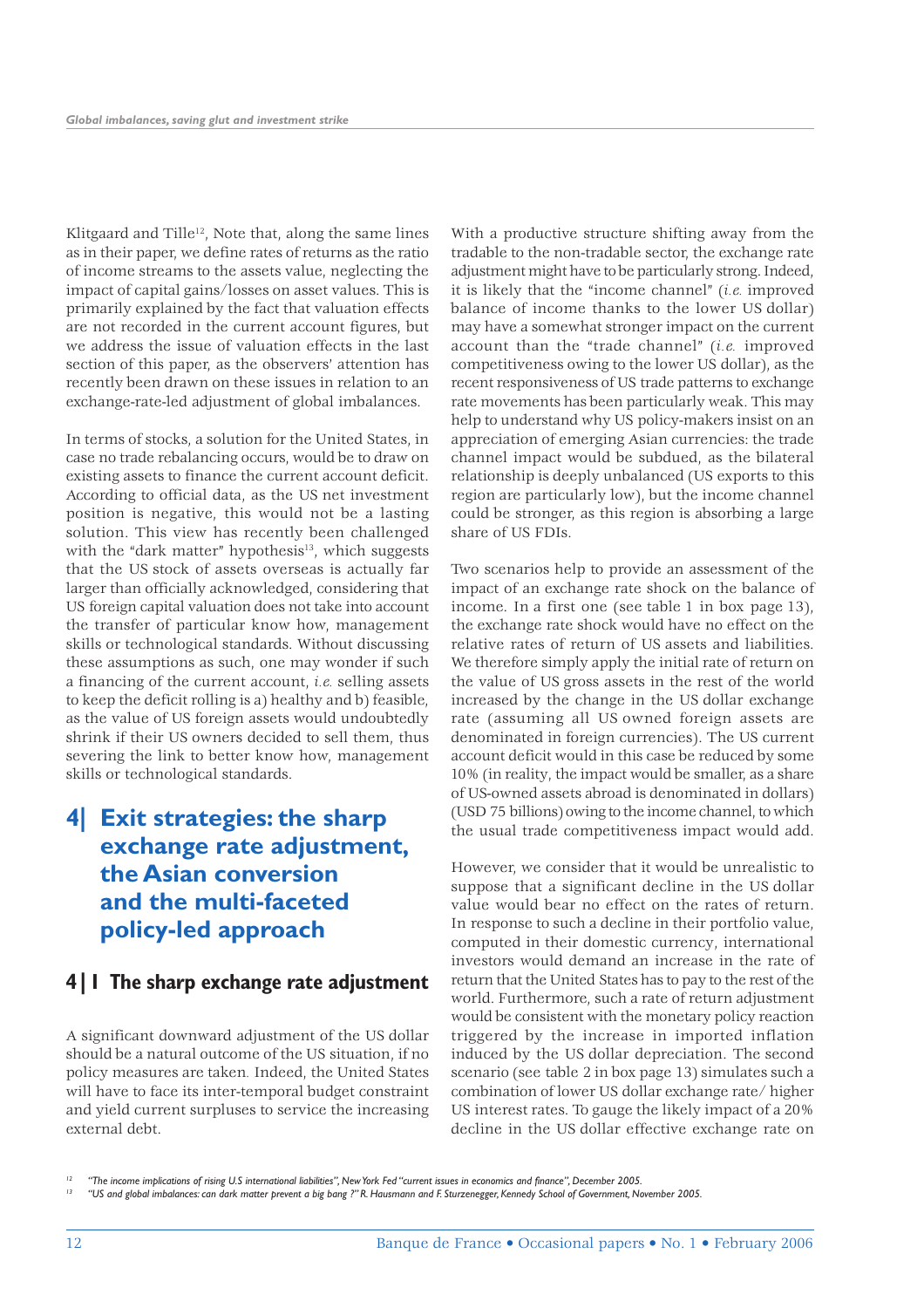#### *BOX*

#### *Simulations of an exchange rate shock on the US balance of income*

#### **Table 1**

Scenario 1: 20 % decrease in the US dollar effective exchange rate, no impact on relative rates of return *(amounts in USD billions, rates in %)*

|                                             | Initial situation (2004) | 20% decline in US dollar<br>exchange rate | Change      |
|---------------------------------------------|--------------------------|-------------------------------------------|-------------|
| Stock of US owned assets abroad (1)         | 9,972                    | 11,967                                    | 1,995       |
| Income inflows (2)                          | 376.5                    | 451.8                                     | $+75.3$     |
| Rate of return $(2)/(1)$                    | 3.8                      | 3.8                                       | 0           |
| Stock of foreign owned assets in the US (1) | 12,515                   | 12,515                                    | $\mathbf 0$ |
| Income outflows (2)                         | 340.2                    | 340.2                                     | $\Omega$    |
| Rate of return $(2)/(1)$                    | 2.7                      | 2.7                                       | $\Omega$    |
| Balance of income                           | $+36.3$                  | $+111.6$                                  | $+75.3$     |

*Sources: BEA. Banque de France calculation* 

#### **Table 2**

Scenario 2: 20% decrease in the US dollar effective exchange rate, impact on relative rates of return calibrated so as to ensure constant income in their domestic currency to foreign investors *(amounts in USD billions, rates in %)*

|                                               | Initial situation (2004) | 20% decline in US dollar<br>exchange rate | Change  |  |  |
|-----------------------------------------------|--------------------------|-------------------------------------------|---------|--|--|
| Stock of US owned assets abroad (1)           | 9,972                    | 11.967                                    | 1,995   |  |  |
| Income inflows (2)                            | 376.5                    | 451.8                                     | $+75.3$ |  |  |
| Rate of return $(2)/(1)$                      | 3.8                      | 3.8                                       | 0       |  |  |
| Stock of foreign owned assets in the US $(1)$ | 12,515                   | 12.515                                    | 0       |  |  |
| Income outflows (2)                           | 340.2                    | 425.5                                     | $+85.3$ |  |  |
| Rate of return $(2)/(1)$                      | 2.7                      | 3.4                                       | $+0.7$  |  |  |
| <b>Balance of income</b>                      | $+36.3$                  | $+26.3$                                   | $-10.0$ |  |  |
| Sources: BEA. Banque de France calculations   |                          |                                           |         |  |  |

The IIP figures are computed with FDIs at market value

the average rate of return of foreign-owned assets in the US, we calibrate the shock so as to maintain the level of income earned by foreign investors in their own currency, assuming that in this case they would accept to maintain the same allocation of their savings on US assets. An increase in the average rate of return on foreign-owned assets by 70 basis points would solve the equation. In scenario 2, the positive impact of the exchange rate shock on income inflows would be more than offset by the increase in outflows, resulting in a deterioration (USD 10 billions) in the US income balance.

The interest of such calculations is twofold: first, it highlights the fact that the exit strategies focused on the valuation impact of exchange rate adjustment may be based on an over-optimistic assessment of the power of such a channel to solve the US inter-temporal budget constraint, if one takes into account the likely impact on relative rates of return. Second, it suggests that the idea that the "exchange rate adjustment scenario" is painless for the United States – who would enjoy the positive impact of higher competitiveness combined with an increase in the (US dollar value) income from investment abroad – is illusory to a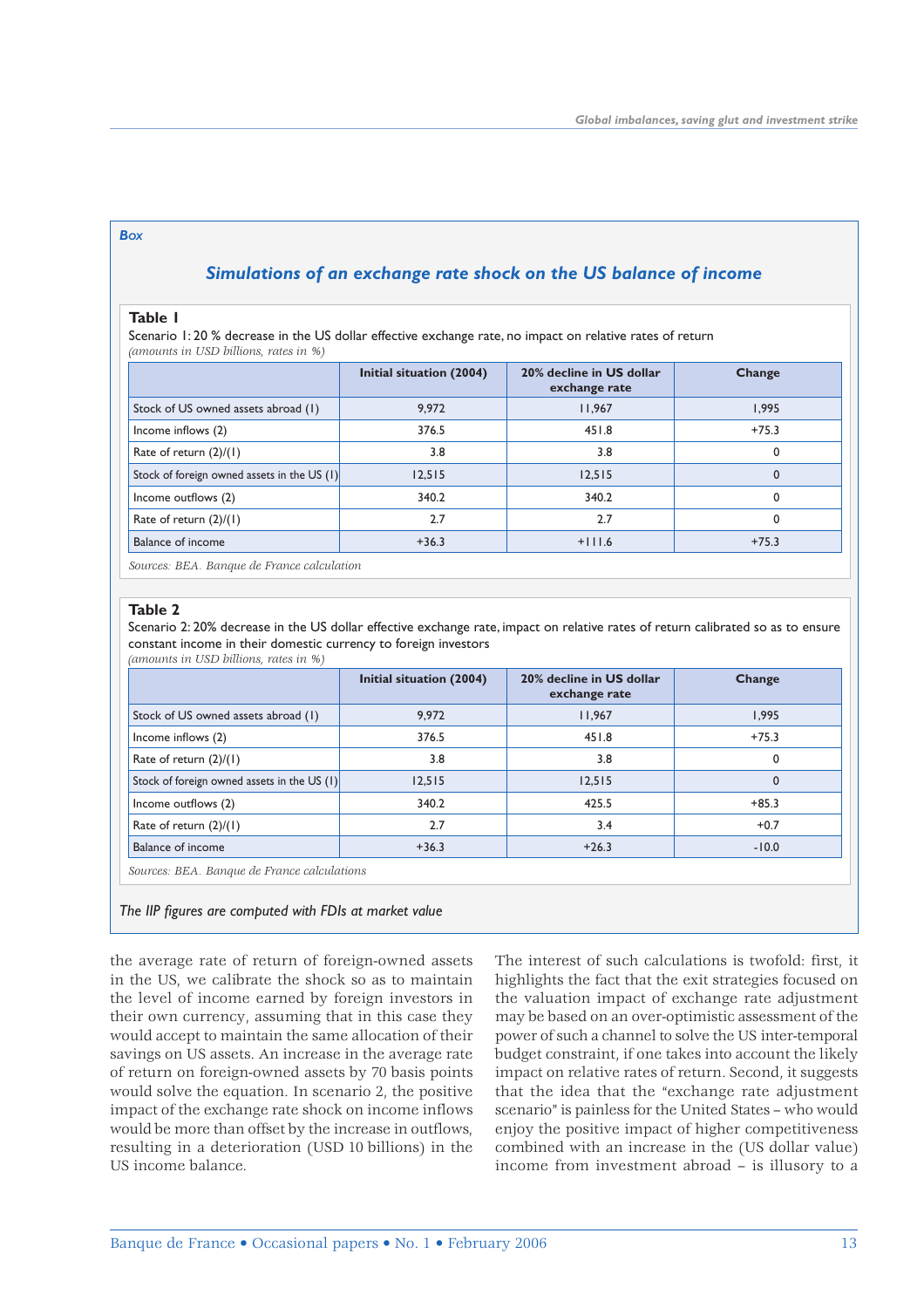large extent. US investors at home would probably be faced with an increase in their financing costs. True, the US dollar depreciation in 2003 and 2004 did not trigger such a big increase in US average interest rates. However, if a continuying US dollar depreciation becomes an anticipated feature on the global financial market, some impact is likely to be felt.

Indeed, another key question is the speed at which this adjustment would occur. According to the work of Blanchard, Giavazzi and Sa<sup>14</sup>, the pace of depreciation could be relatively slow, following the dynamics of the increase in US net external debt. Yet, such an orderly adjustment does not exactly match the usual behaviour of foreign exchange markets, whose attitude is often binary, *i.e.* discarding long-term rebalancing effects in their day-to-day assessment of the market conditions, before suddenly sticking to the most orthodox reading of macroeconomic principles.

True, the international financial system has already proved resilient to steep changes in the US dollar value, for instance in the mid-1980s, at a time when international co-operation triggered a swift decline in the US dollar exchange rate contributing to an improvement in the US current account. The international financial system is much better equipped today to deal with sharp adjustment of portfolio values, because of the development of hedging and diversification techniques. However, the adverse impact on the global economy of an abrupt exchange rate adjusment may be especially strong as international investors are exceedingly long on



*14 See: "The US current account and the dollar", MIT Working Paper 05-02, May 2005. 15 See* Banque de France monthly Bulletin*, January 2006.*

US dollar-denominated assets. Hence, the "usual" impact of a major exchange rate shock on long-term interest rates could be magnified by negative wealth effects.

To provide a numerical assessment of the potential negative wealth effects brought about by a US dollar adjustment, we have computed the ratio of the stock of US assets owned by foreigners (at market value) to world GDP (in current US dollars).

Around the mid-1980s, at the time of the Plaza and Louvre agreements, foreign-owned assets in the United States accounted for roughly 10% of world GDP. By 2004, the ratio has reached more than 30%. (see chart 16)

#### **4|2 The Asian conversion**

In the saving glut model, the key to any exit strategy is a conversion of emerging Asian countries to a developing path more favourable to domestic absorption*,* whether it stems from higher investment or higher consumption, or a combination of both. Yet, the reasons why these countries would convert to such a model are unclear. In the aftermaths of the financial crisis of 1997/1998, these countries engaged in a strategy focused on an intensive rather than extensive development model, after a period in which capital over-accumulation led to a decrease in rates of return which explains to a large extent why foreign investors fled the area.

As Governor Fischer put it during the Banque de France International Symposium<sup>15</sup>, one must generally remain cautious when proposing solutions for other economies and, regarding Asia, "*investment rates in these economies were very high [before 1997], and there was considerable evidence that investment was not productive at the margin. It is quite likely that the current investment situation is the more desirable one*".

Here, as we saw in section 2, we naturally have to distinguish between the Chinese issues and the questions pertaining to the rest of emerging Asia, as the savings/investment behaviour has been fairly different in those two sub-groups. In China, there is certainly a case for a change in the household savings behaviour, which is unlikely to be amendable in the short run,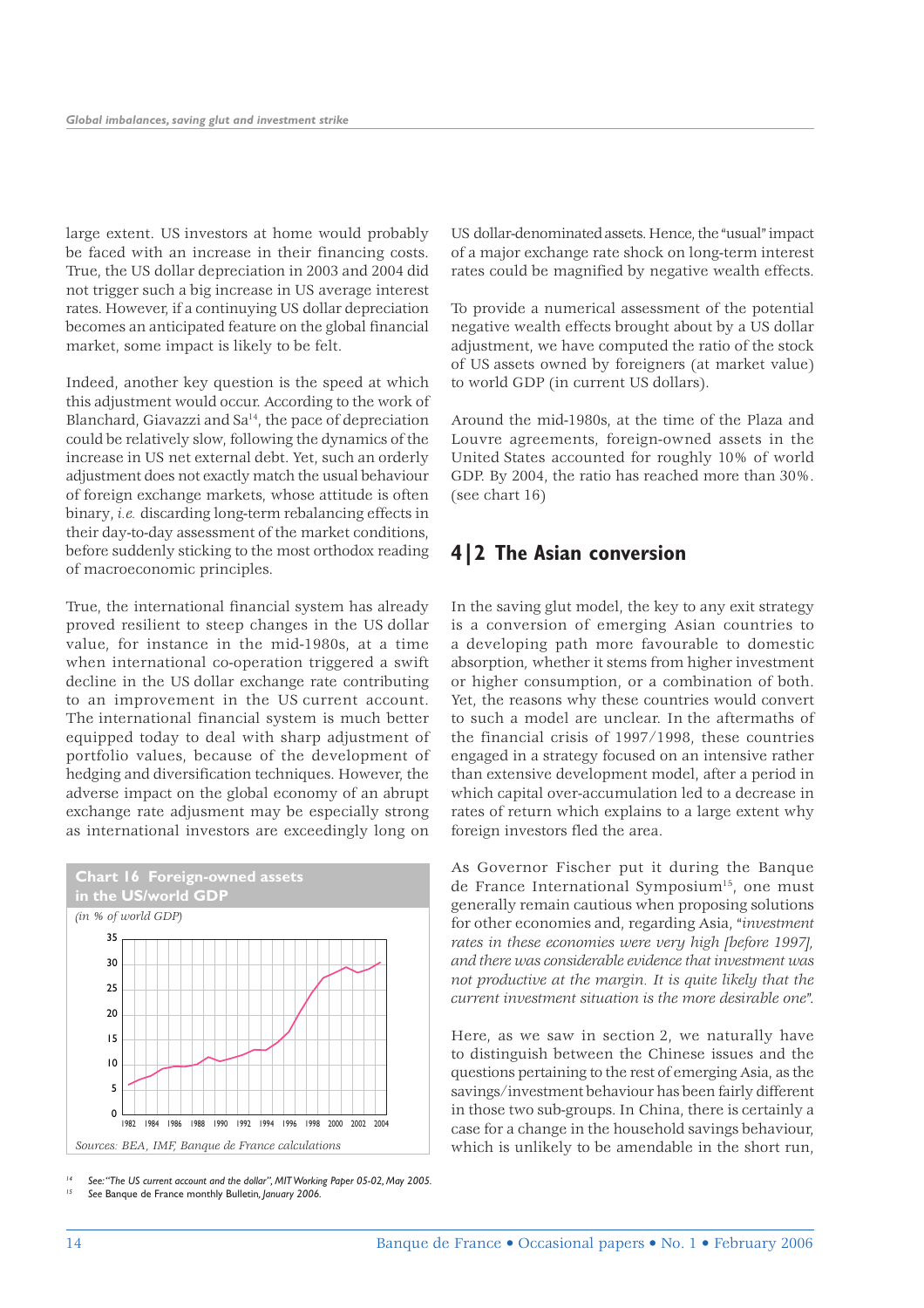

as its roots seem to be chiefly structural (underdeveloped pension and health insurance schemes).

Finally, even if emerging Asia engaged in a domestic demand enhancing policy, its impact on global imbalances should not be overstated, as the traction effect of this area remains low. This area still is highly dependent on extra-regional cyclical developments, whereas its own impact on the other regions' business conditions is rather limited, except for Japan (see chart 17).

#### **4|3 The multi-faceted, policy-led approach**

The GSG hypothesis describes a situation in which economic policy, and namely the US economic policy, does not play a major role in the building up of imbalances. However, we believe that economic policy did play a central role in the present conundrum.

We have seen earlier that fiscal policy would probably have been less stimulative had interest rates not reached such low levels, and consequently would have weighed on the US current account to a lesser degree. Yet, in a speech delivered on 20 April 2005, "US current account deficit: causes and consequences", Vice-chairman R. Ferguson concluded that the budget deficit's impact on the current account was almost null*.* The GSG stands on the same ground.

However, the model used to come to this conclusion<sup>16</sup> is based on the assumption that American households behave strongly as Ricardian agents*.* As a consequence, budget deficit shocks only have a very low and short-lived impact. The model asserts that a restrictive budgetary policy (a tax increase for instance) would have a positive impact on households' consumption after three quarters and a weak positive impact on the trade balance. It is more likely that it would dampen the household consumption in a more persistent way, and that the positive impact on the trade balance would be stronger thanks to a fall in import demand under the hypothesis of a Keynesian behavior of American



*16 "Expansionary fiscal shocks and the trade deficit", International finance discussion paper 2005-825, Federal Reserve Board, January 2005, Christopher J. Erceg, Luca Guerrieri, Christopher Gust.*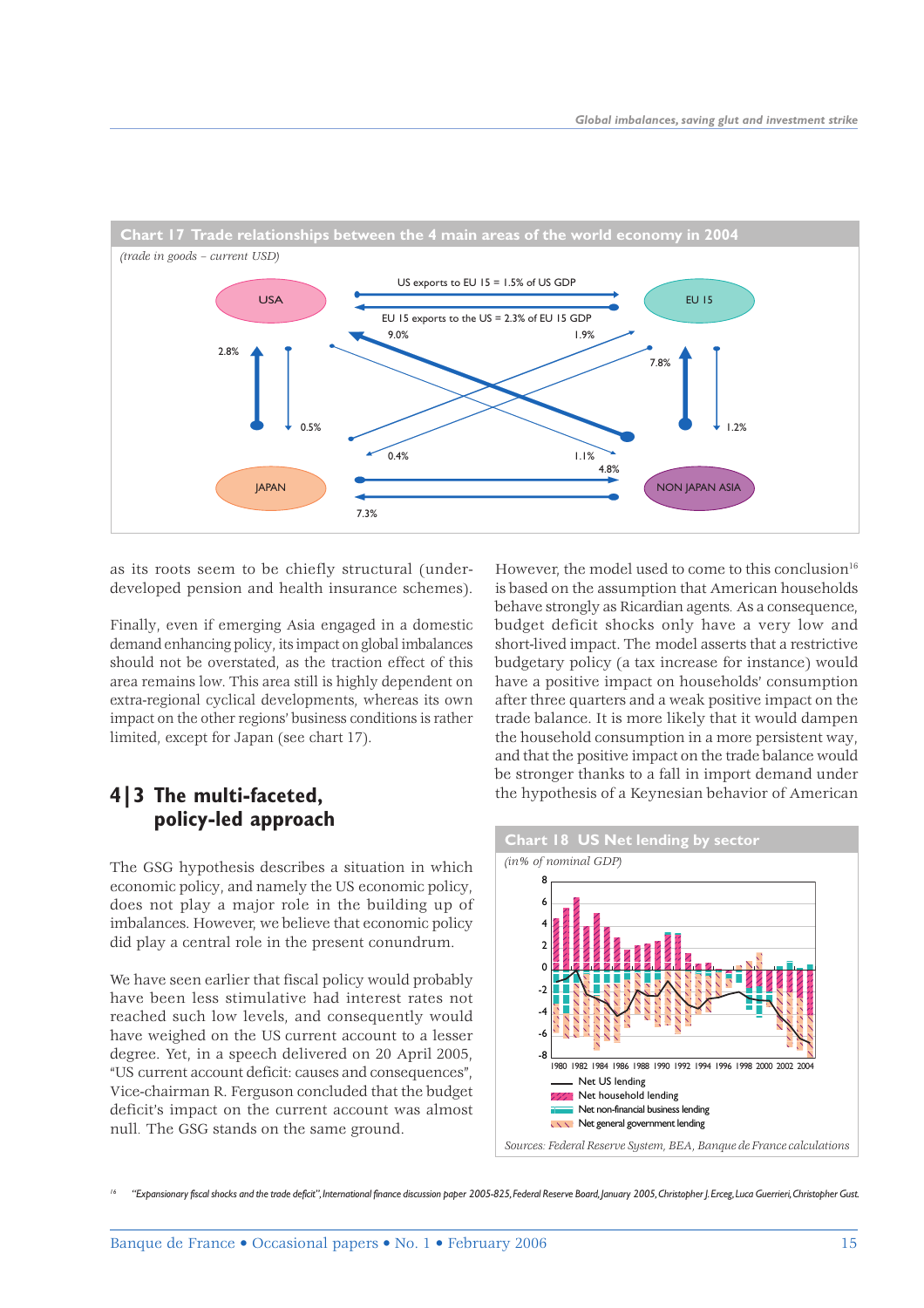households, along the lines of the pattern observed in the recent period. As shown by chart 18, which plots US net lending by sector, household net lending has been changing in line with general government net lending over the last four years.

Besides, a more subdued domestic absorption in the United States might trigger a change in the economic strategy of Emerging Asia*.* Indeed, so far, Emerging Asian countries have not been encouraged to engage in a development model based on domestic demand, as long as the US could absorb a growing share of Asian output thanks to stimulative economic policies.

Furthermore, the GSG hypothesis does not take into account the possible role of monetary policy in the widening of US current account deficit and in its subsequent reduction*.* Yet, monetary policy did play a role in depressing long-term rates and consequently in the deepening of the current deficit. Indeed, it had a downward impact on long term interest yields during the period of deflation scare, in the first half of 2003, when market participants believed in the possible implementation of a "plan B" by the Federal Reserve, consisting mainly in the purchase of large amounts of ten-year Treasury notes. A previous paper by Bernanke, with Reinhart and Sack<sup>17</sup>, found evidence testifying for this phenomenon and estimated that *"the* 

*perceived possibility of Treasury purchases had an impact of the order of 50 basis points or more"* on Treasury yields. To conclude on monetary policy 's contribution to the resolution of global imbalances, it may be worth noting that conventional international models, such as NIGEM, suggests that, without an increase in interest rates, an exchange rate depreciation results in only a very small current account improvement.

Meanwhile, the Euro area and Japan should engage in structural reforms in order to boost potential growth. This may take time and, in steady states, may not reduce imbalances as both imports and exports would increase; but it would contribute more to world demand and should reduce the recourse to stimulating demand policies.

Some may argue that such a scenario creates a disproportionate burden on US economic policy. However, it should be kept in mind that the United States is currently the only major economic region for which addressing the national saving issue does not bring about a conflict of policy objectives. Besides, a simultaneous depreciation of the dollar, namely against the currencies that so far have not (or little) adjusted to the US dollar would result in the adjustment cost being shared with the rest of the world.

*<sup>17 &</sup>quot;Monetary policy alternatives at the zero bound : an empirical assessment", B. Bernanke, V. Reinhart, B. Sack, Finance and Economic Discussion Series 2004-48, Federal Reserve Board*